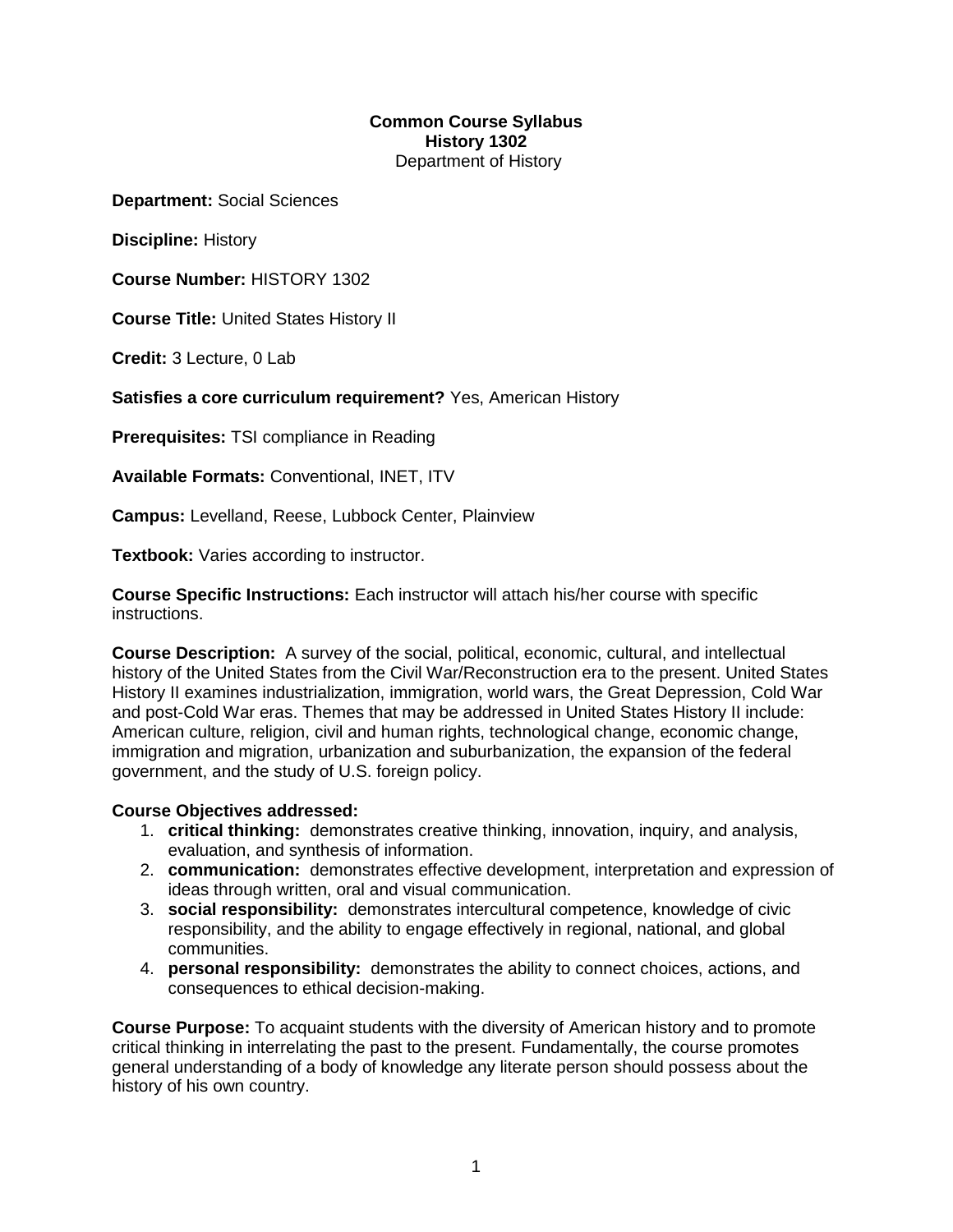**Course Requirements:** To maximize a student's potential to complete this course, he/she should attend all class meetings, complete all homework assignments and examinations in a timely manner, and complete all other projects or papers as assigned in the instructor's specific instructions.

**Course Evaluation:** See the instructor's course information sheet for specific items used in evaluating student performance.

**Attendance Policy:** Whenever absences become excessive and in the instructor's opinion, minimum course objectives cannot be met due to absences, the student will be withdrawn from the course. Each instructor will have additional information about attendance on his/her course information sheet.

### **Learning Outcomes**

Upon successful completion of this course, students should be familiar with the evolution of the nation and its role in the world from the mid-nineteenth century to the early twenty-first century. This would include the ability to:

- Create an argument through the use of historical evidence.
- Analyze and interpret primary and secondary sources.
- Analyze the effects of historical, social, political, economic, cultural, and global forces on this period of United States history.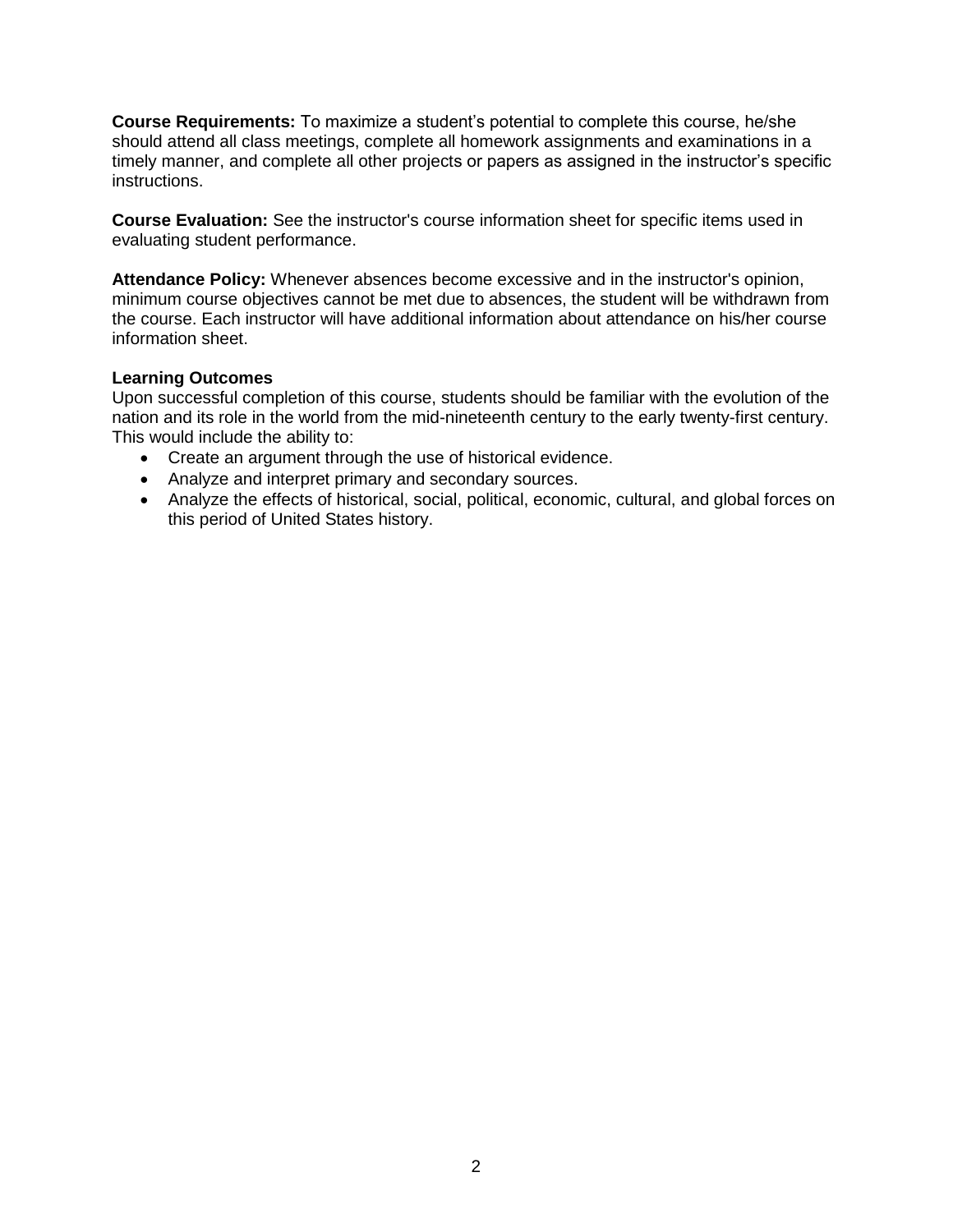### **History 1302.151, America Since 1876**

| Instructor: | Angela Roberts                  | Winter: | 2021-2022 |
|-------------|---------------------------------|---------|-----------|
| Office Hrs: | N/A                             |         |           |
| e-mail:     | aroberts@southplainscollege.edu | Phone:  | 716-2456  |

**Required Readings:** There is one required text for this class:

David Emory Shi, America: A Narrative History, Vol. II, Brief 11th Ed., ISBN 978-0-393-66897-1 (You do not need to purchase an access code.) Any additional readings will come from websites I have linked to the units and will be free.

#### **TexBook Program:** *This course is in the SPC TexBook program, so you do not need to purchase a textbook or access code for this course.*

- **What is TexBook?** The required textbook/digital content for this course is available to you in Blackboard from the first day of class. The charge for the textbook/digital content is the lowest price available from the publisher and bookstore and is included in your tuition.
- **How do I access my TexBook?** Your course material is in your Blackboard course from the first day of class. Access to your course material is provided either by VitalSource or other links inside your Blackboard course. VitalSource (and many publisher's) ebook features include the ability to hear the text read aloud, highlight, take notes, create flash cards, see word definitions, build study guides, print select pages, and download 100% of the book for offline access.
- **Help with TexBook issues and support:** check with your professor or visit**: <https://support.vitalsource.com/hc/en-us/requests/new>** (available 24/7 via chat, email, phone, and text)
- **Opting out of TexBook:** Participating in TexBook is not mandatory, and you can choose to opt out. However, by opting out you will lose access to the course textbook/digital content and competitive pricing, and you will need to purchase the required course material on your own. If you drop the class or opt-out before the opt-out deadline, the TexBook fee will be automatically refunded to your SPC account. The optout deadline for Fall and Spring is the twelfth class day. The opt-out deadline for shorter terms varies between the second and third class day.

*\*Please consult with your professor before deciding to opt-out.* If you still feel that you should purchase the course textbook/materials on your own, send an **opt-out email** to **tfewell4texasbookcompany@gmail.com**. Include your first name, last name, student ID number, and the course you are opting out of. Once you have been opted-out, you will receive a confirmation email. If you need assistance with the process, contact the SPC Bookstore:

**Email**: tfewell@texasbook.com / **Phone**: 806-716-2399 **Email**: agamble@texasbook.com / **Phone**: 806-716-4610

**Time Zones:** All deadlines for exams, assignments, etc. listed in any of the course materials, units and communications of all types will be in Central Standard Time (CST). If you are taking this course from another time zone, it is your responsibility to convert these times to those appropriate for your own area.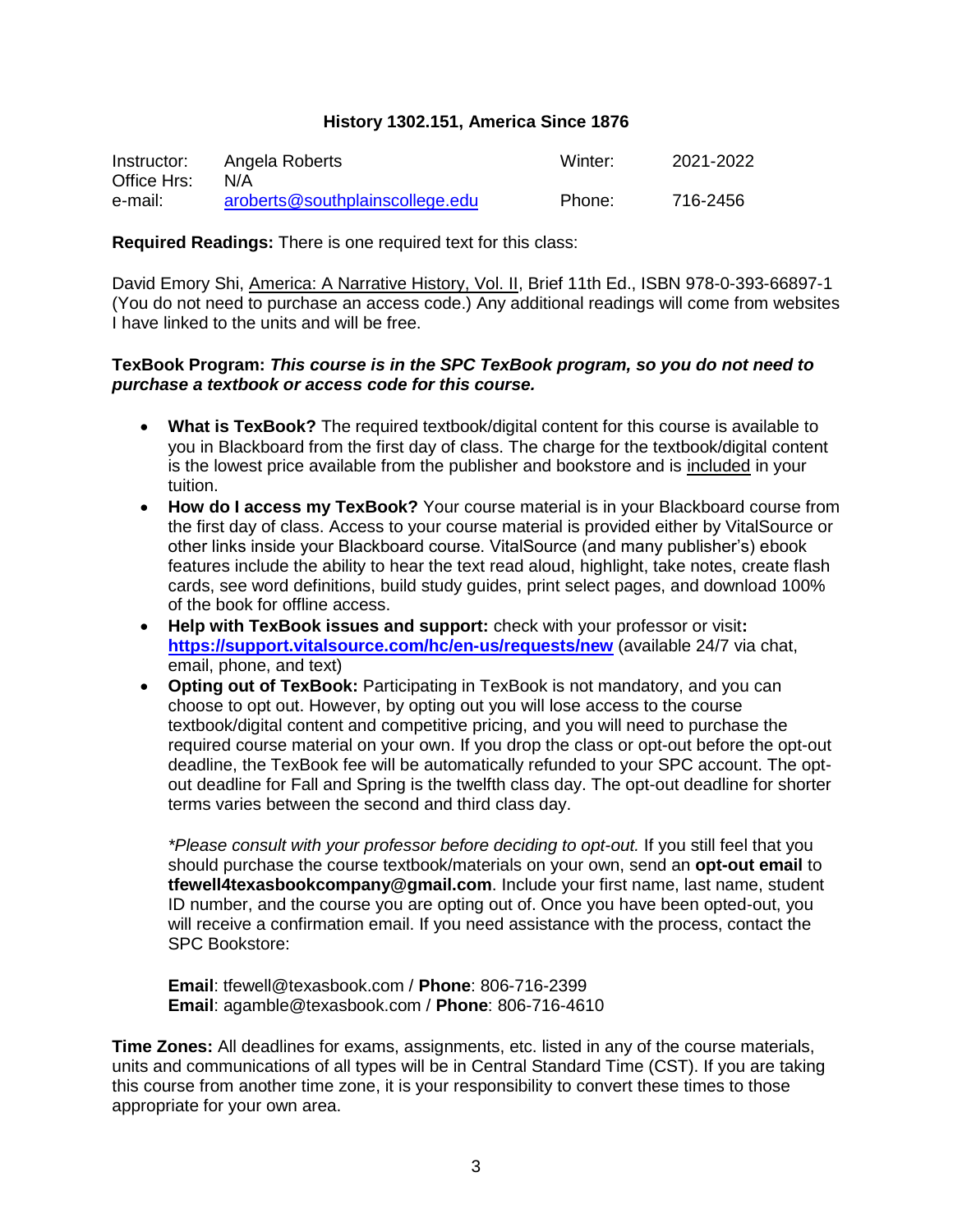# **Grading:**

There is a total of **630** points possible for the course. Grades will be determined as follows:

| <b>Syllabus Quiz</b>                         |     |
|----------------------------------------------|-----|
| <b>Syllabus Contract</b>                     |     |
| Writing Assignments (2 @ 20 points each)     |     |
| Discussion Questions (3 @ 20 points<br>each) |     |
| Quizzes (10 @ 10 points each)                | 100 |
| Exams (4 @ 100 points each)<br>400           |     |
| <b>Total Points</b>                          |     |

I will grade on the following scale:

| 630 - 567 (100%-90%)      |  |
|---------------------------|--|
| 566 - 504 pts (89.9%-80%) |  |
| 503 - 441 pts (79.9%-70%) |  |
| 440 - 378 pts (69.9%-60%) |  |
| 377 - 0 pts (59.9%-0%)    |  |

# **Extra Credit (WOW!):**

Students may also submit an additional writing assignment (instructions provided in a separate link on the Course Content page) for a possible 10 extra credit points. The extra credit assignment will be due by Wednesday, January 5, at 11:59 p.m. **If you plagiarize an assignment, you will lose the extra credit opportunity.** 

**Because I am offering this extra credit opportunity, late papers and exams will not be accepted for any reason other than a documented emergency or a verified problem with Blackboard.**

## **Student Privacy:**

South Plains College is bound by the Texas Open Records Law and the Family Educational Rights and Privacy Act of 1974. Information regarding these topics can be found in the South Plains College Catalog. As far as this class is concerned, I will **NOT** release or discuss your class performance, grades, averages, or attendance with anyone but you. This means that your parents, class counselors, principals, or any other interested party will not gain this information from me - if they need this sort of information they must ask you for it.

## **Academic Dishonesty:**

Most students work hard to earn grades through their own efforts. Unfortunately, I occasionally encounter students who attempt to get through my course through dubious means. Let me state my policy on these issues clearly: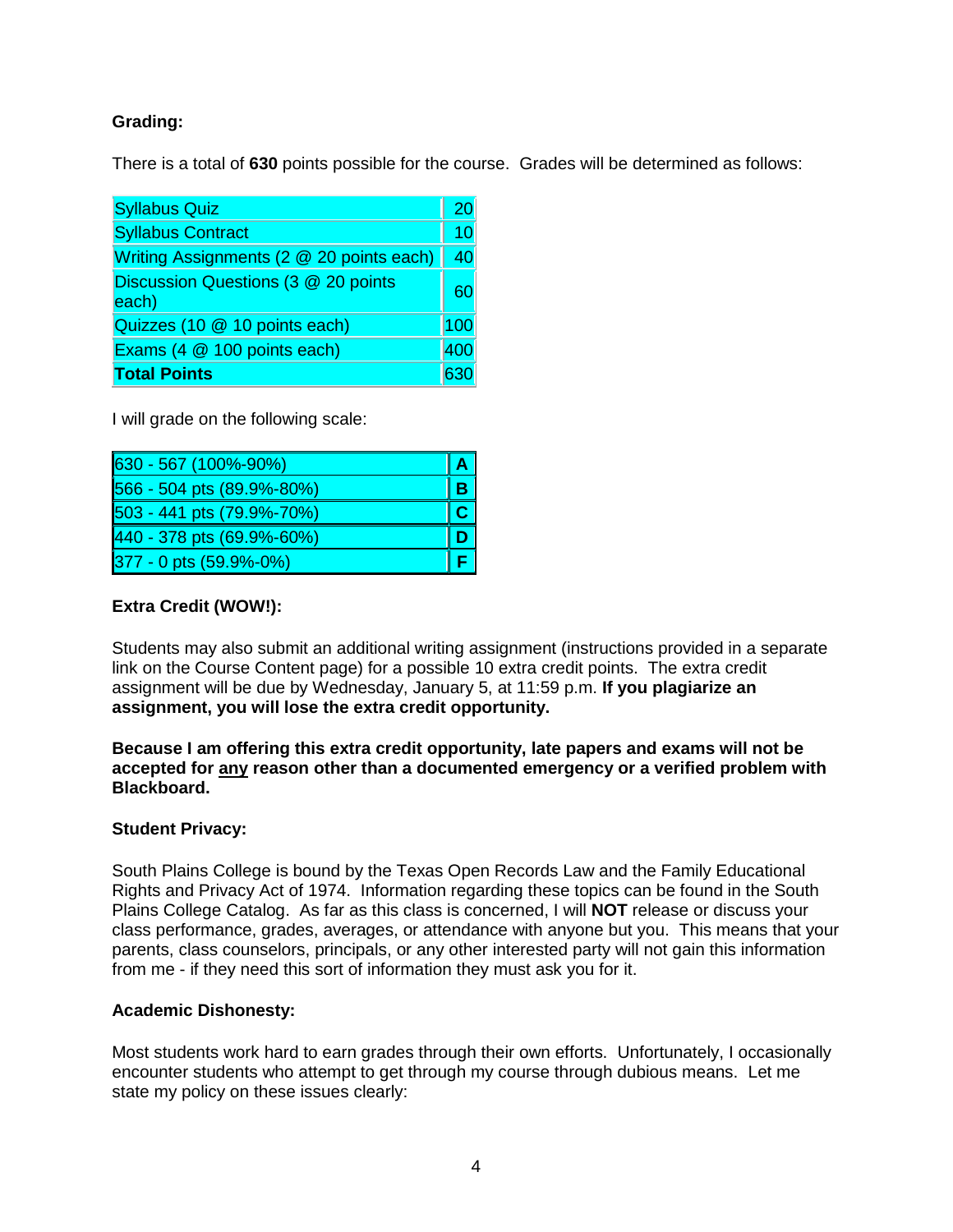I have zero tolerance for cheating and plagiarism and will vigorously deal with these circumstances in accordance with the guidelines set forth in the South Plains College Policy & Procedures Manual, Section FF. **This will mean a failing grade on the exam/assignment in question at the minimum, and can entail failure of the course and/or expulsion from the college.**

**Plagiarism:** For purposes of this class, plagiarism can mean several people turning in the same or closely related papers for the writing assignments or discussions, including copying work from a student who took this course a previous semester. **Discussion responses that are copied directly from the book and/or a website and Writing Assignments (including the Extra Credit Writing Assignment) without citations or copied directly from a website and/or book, in whole or in part, will also fall under this category.**

Additionally, I know it may be tempting to download papers from the Internet. However, please remember that there are many powerful software programs designed to detect plagiarism available to me and I know how to use them. I also have a pretty good idea of what student writing looks like. Finally, I have read the textbook and it's pretty easy for me to look up and see whether someone has merely copied from the text and turned it in as their answer. I take plagiarism seriously. So should you.

**Exams will be taken using Proctorio. You are not allowed to use any outside sources for the exams (notes, online sources, textbook, etc.) If you use any resources to take the major exams, you will receive a zero for the exam.** 

**Plagiarism of an assignment or cheating on an exam will result in the loss of the extra credit opportunity. Plagiarism of one assignment or cheating on an exam will result in a zero and a warning. Plagiarism of two assignments and/or cheating on two exams will result in being dropped from the course with an F.** 

#### **Examinations:**

There will be four major exams in this course. **You may not use any resources when taking the exams.** You **must** have Proctorio installed on your computer in order to take exams. Instructions for installing Proctorio will be contained in the Blackboard course. You will have 60 minutes to take each exam. **For purposes of this class, this means 60 consecutive minutes.**

### **To access the exams for this course, click on the folder for that week found on the Course Content page.**

If you have computer problems while taking your exam, please send me an email immediately. It is your responsibility to let me know that you have a problem as soon as the problem occurs. If you do not let me know about the problem until after the exam closes, you will not be able to take the exam.

You will receive a study guide for each exam. The exams will consist of multiple choice questions and will come from the lectures.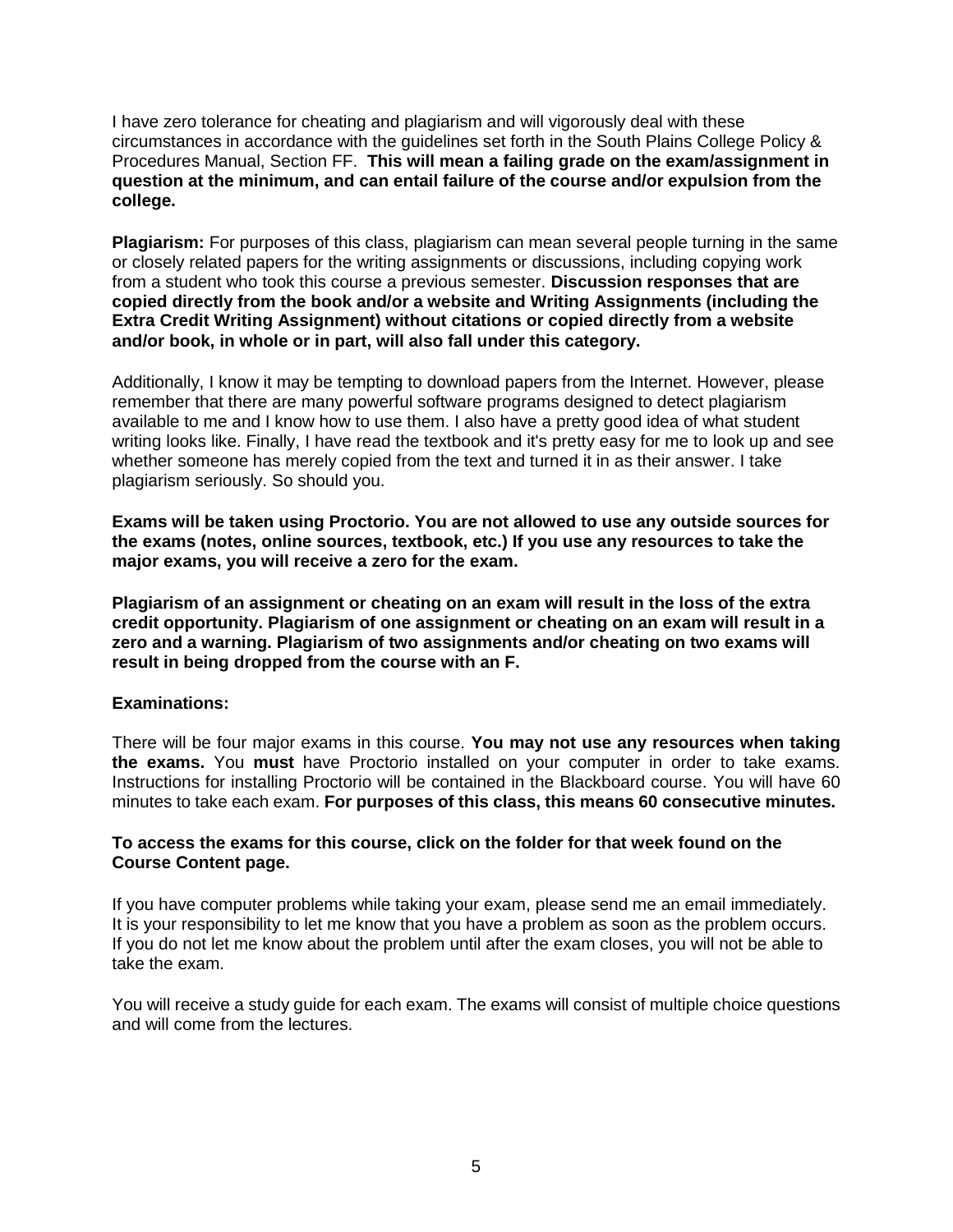### **Quizzes:**

There will be ten unit quizzes. These quizzes will be taken from the textbook and will be open book. You will have unlimited time to take them. Quiz deadlines are found in the Schedule of Assignments.

### **To access the quizzes for this course, click on the appropriate unit folder found on the Course Content page.**

If you have computer problems while taking your quiz, please send me an email immediately. It is your responsibility to let me know that you have a problem as soon as the problem occurs. If you do not let me know about the problem until after the quiz closes, you will not be able to take the quiz.

### **Discussions:**

I will post one question to the course discussion forum for three units this semester. Your response should reflect careful thinking and should be phrased in proper English (you know capitalization, correct spelling, punctuation, complete sentences, etc.). Your responses must be between a paragraph (at least five sentences) and a page in length. **I expect you to cite page numbers when quoting and/or paraphrasing the textbook, and you should enclose the direct quote in quotation marks**. Here is how you do that:

"The Red Scare nonetheless left a lasting mark on American life." (773)

**Students who turn in discussion responses that include direct quotes from the text not enclosed in quotation marks or paraphrasing that does not cite a page number from the text will receive a grade of zero for that assignment.**

**All responses to the question must have citations. You either need to include the page number from the textbook or a website from which you obtained your information. If you do not include a citation for your response to the question, you will not earn credit for that response. Citing a page number from the textbook or a website does not mean you can copy directly from your source. If you quote from a source, you must use quotation marks. Otherwise, it is plagiarism. Quotations should be used sparingly.** 

**These discussions will be closely monitored and no foul language, personal insults, or meandering off topic will be tolerated. Students who break the rules will be warned once; if they continue to violate the rules, they will receive a zero for the Discussion grade for the entire semester.**

#### **Writing Assignments:**

There will be two writing assignments worth 20 points each. Instructions for these assignments will be contained within that unit's learning module. Deadlines for assignments are found in the Schedule of Assignments.

#### **Academic Writing:**

South Plains College requires all students to become proficient in "academic English," a form of English that is typically used in academic, professional, and business contexts. While slang,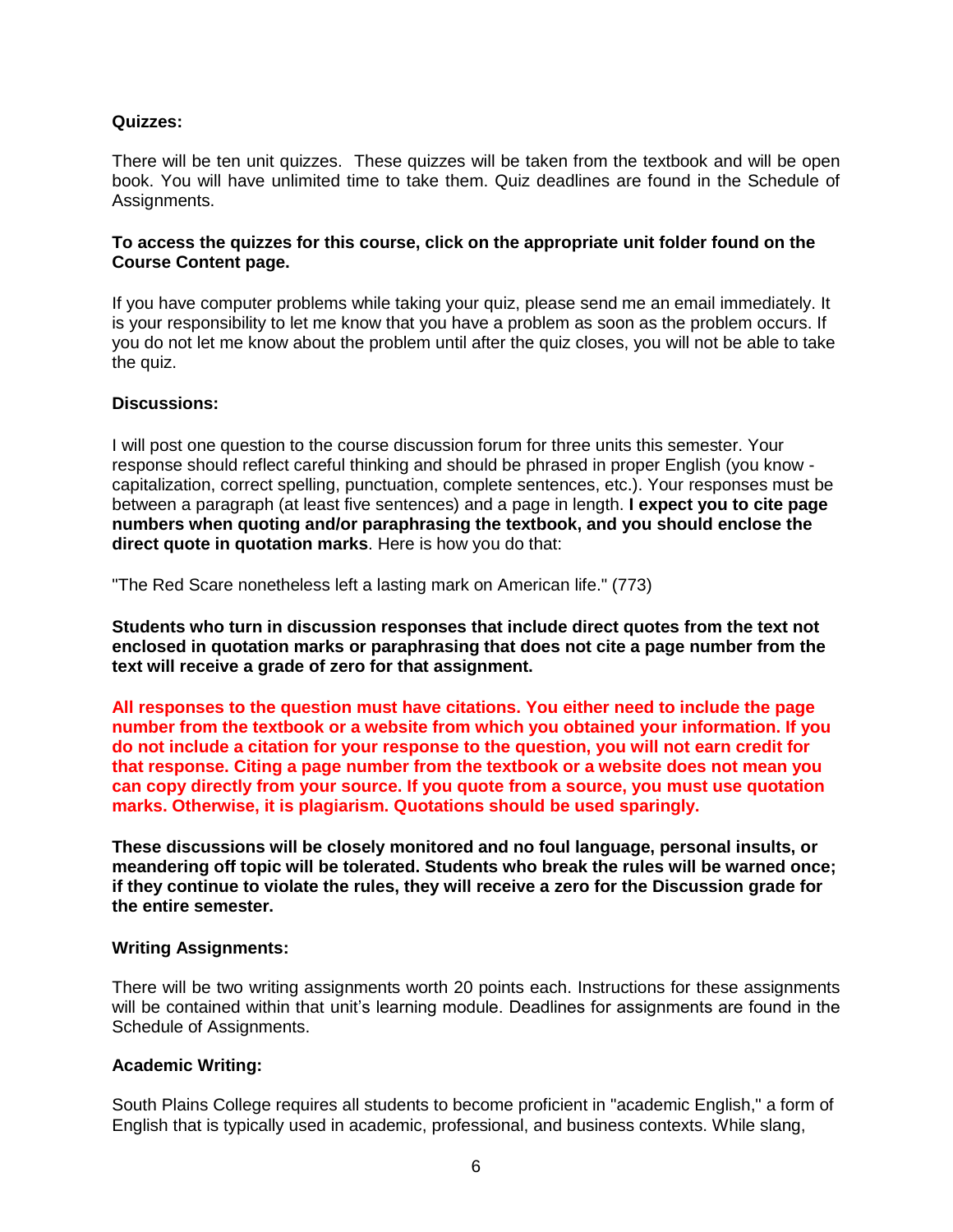regional idioms, and informal kinds of self-expression are appropriate in some contexts, they are out of place in academic writing. Writing instructors and professors in courses across the campus expect all students to demonstrate proficiency in using the conventions of academic English in their written work, whether it is in-class exams or take-home essays.

# **Grading:**

I will post grades for your assignments approximately 1-2 days after the assignments are due.

## **Late Assignment Policy:**

Late assignments and exams will not be accepted for any reason other than a documented emergency, illness, or a verified problem with the Blackboard server. If you cannot submit your assignment on time due to an accepted excuse, you **must** contact the instructor prior to the deadline in order to submit the assignment late.

If you plan to be out of town or involved in any extracurricular activity that interferes with a deadline, it is your responsibility to submit the writing assignment, discussion, and/or quiz prior to the deadline. Late work will not be accepted due to a trip or extracurricular activity.

### **Submission of Assignments:**

It is your responsibility to double-check the submission of your work. If your work is not submitted (even though you may have attempted to submit it), I will not accept the assignment late.

**If you have problems submitting an assignment through the correct submission link, it is your responsibility to send the assignment to me through email by the assignment deadline or you will not receive credit.** 

## **Computer Problems:**

**You will need to plan ahead and allow sufficient time to submit your work. Computer problems (including WiFi problems) are not a valid excuse for submitting late work. If you do have computer problems when submitting an assignment, you will need to find another computer to use in order to submit your work. (Family members, friends, and libraries are excellent sources for locating another working computer.) Waiting until the last minute to submit your work and discovering that you have a computer problem is not an acceptable excuse for submitting late work.** 

**Always, always, always back up your work on your computer. I recommend saving a copy to your hard drive and also saving a copy to a flash drive (or even email it to yourself). Losing your work because you have computer problems and do not have a back-up copy is not a valid excuse to submit late work.**

#### **Diversity Statement**

In this class, the teacher will establish and support an environment that values and nurtures individual and group differences and encourages engagement and interaction. Understanding and respecting multiple experiences and perspectives will serve to challenge and stimulate all of